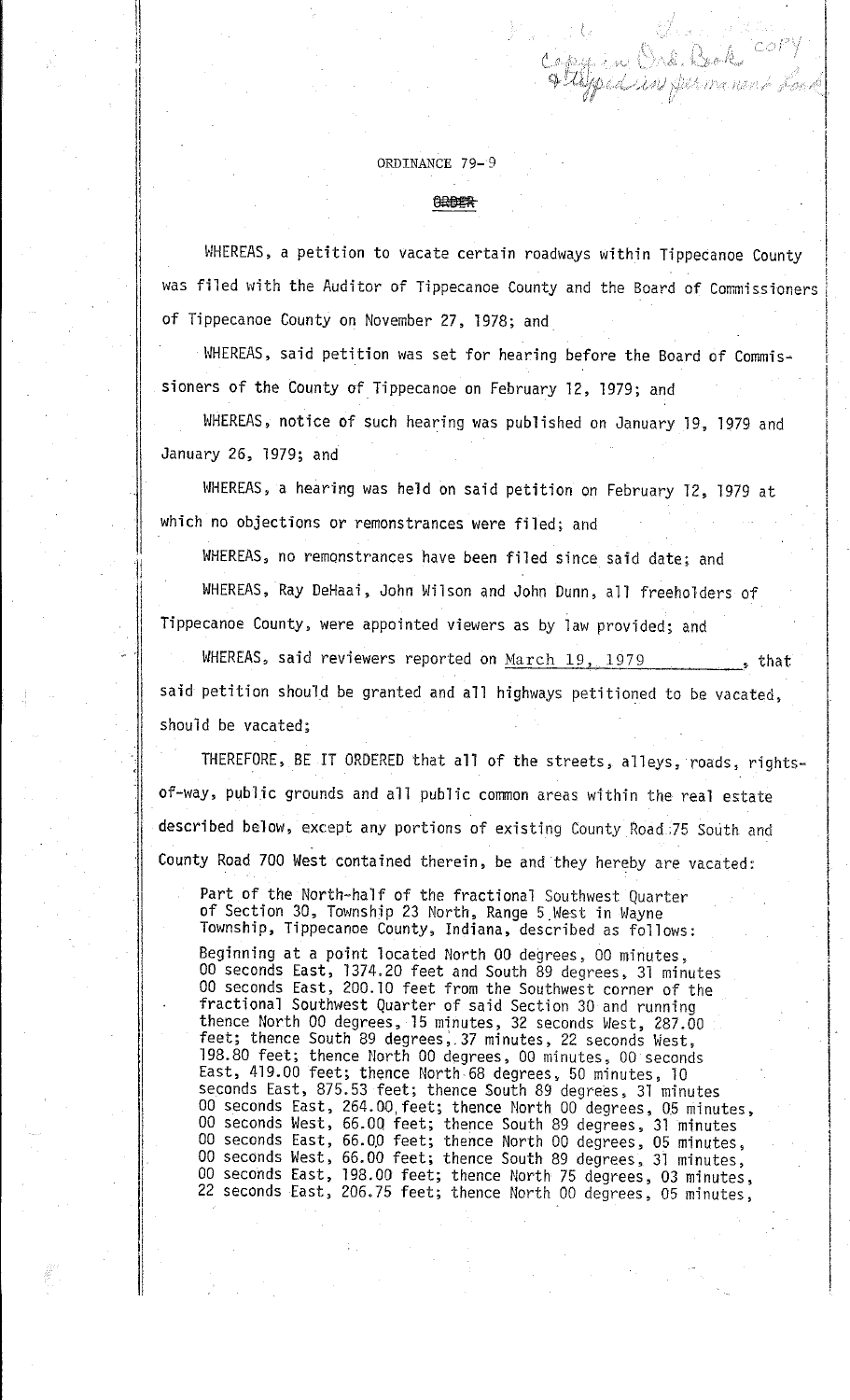00 seconds West, 107.00 feet; thence South 89 degrees, 31 minutes, 00 seconds East, 99.00 feet; thence South 00 degrees, 05 minutes, 00 seconds East, 669.00 feet; thence North 89 degrees, 31 minutes, 00 seconds West, 331.8 31.529 acres.

Dated at Lafayette, Indiana, this 26th day of March 1979.

> BOARD OF COMMISSIONERS OF TIPPECANOE COUNTY, INDIANA

Druce V. Chlon

 $\overline{F}$ . Robert Fields

11 iam G. Vanderveen

ATTEST:

Muchael & Smith E/

Michael E. Smith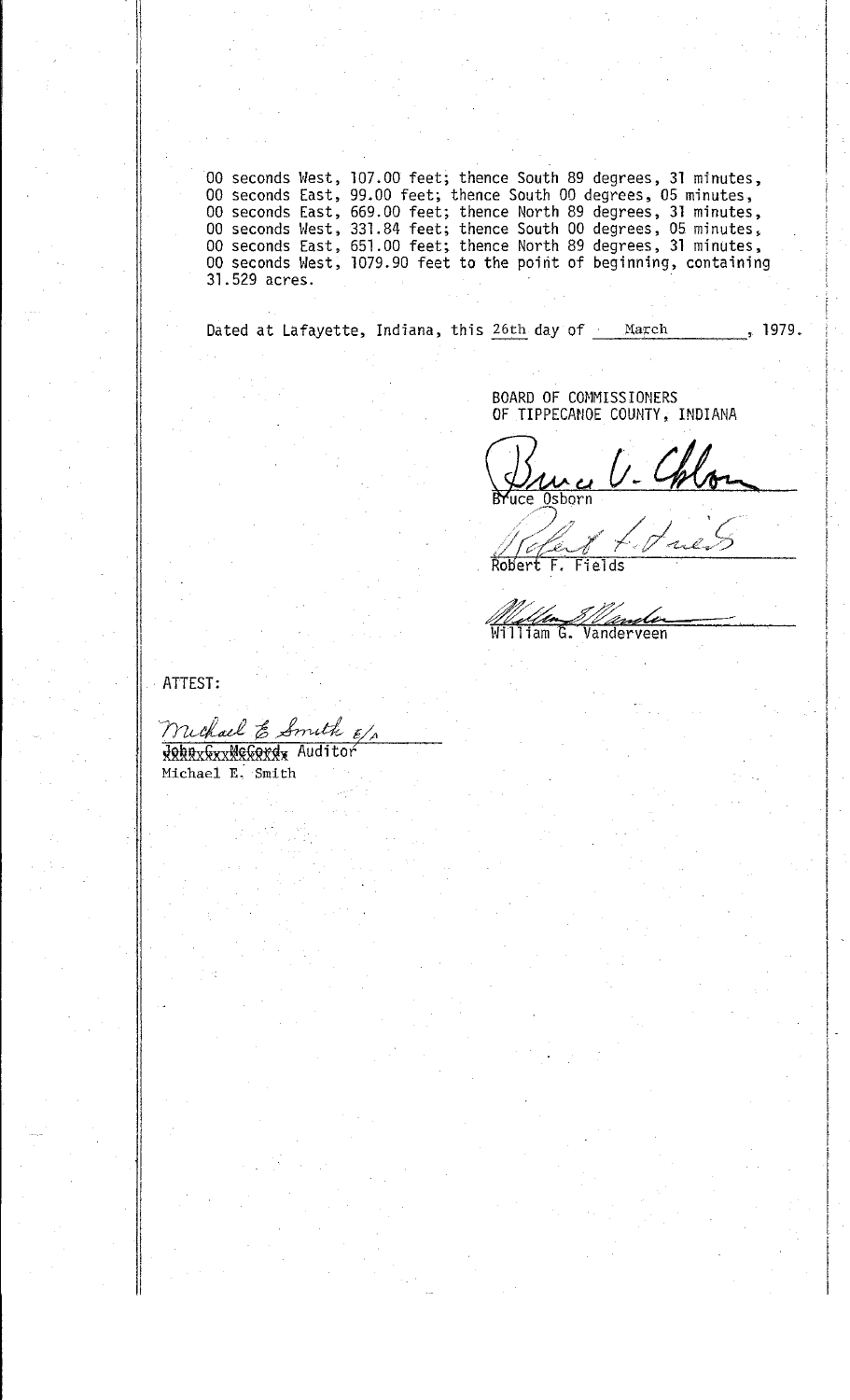We, the undersigned, do hereby approve of the vacation of the following streets in Tippecanoe County:

Part of the North -half of the fractional Southwest Quarter of Section 30, Township 23 North, Range 5 West in Wayne Township. A portion of said real estate lies within the town of Granville which was platted on August 22, 1834 by document recorded in Book E at Page 562 of the records of the Recorder's Office of Tippecanoe County, Indiana. Thereafter certain additions were made to the town of Granville, portions of which may be within the real estate described above.

 $7.44$ on of said real estate lies<br>be which was platted on<br>recorded in Book E at Page<br>ecorder's Office of<br>Thereafter certain<br>town of Granville, portions<br>real estate described above.  $\mathbb{Z}$  $\mathcal{F}$ 

\_,..."1\_,,,...,~- -.v<, ···/'"'A ... ,,\·

The persons signing above were sworn in by me, as Sheriff of Tippecanoe County, as viewers for the vacating proceedure on the above mentioned highway on March 19, 1979. I have instructed them to return to the County Commissioners on March 19, 1979 with their findings.

 $\epsilon_0$   $\mathcal{A}$ .

 $\text{Edgar/Harger, Sherif}$ Tippécanoe County